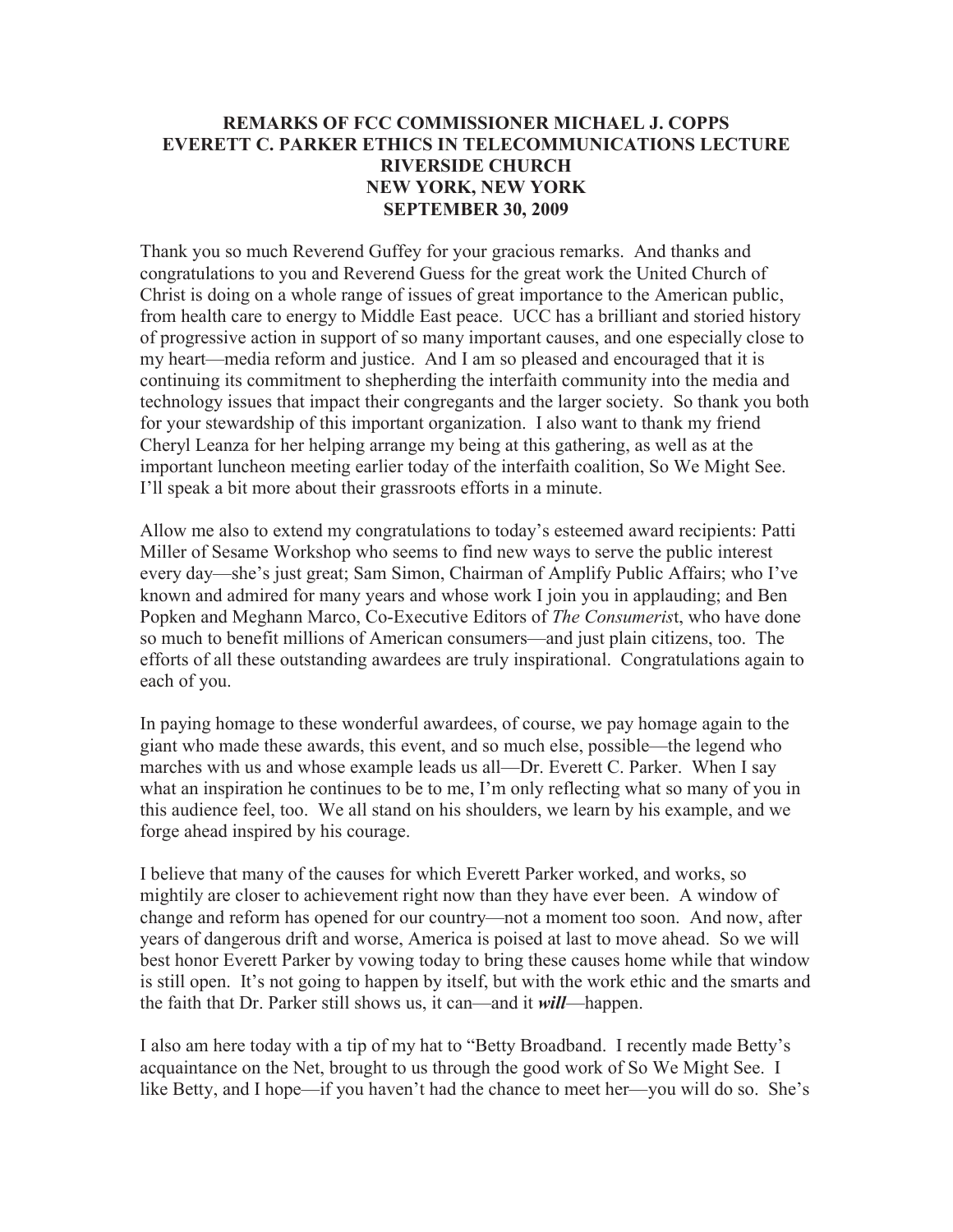at the center of a clever campaign that uses Twenty-first century communications tools to organize public participation in media reform issues. Betty has a Facebook page; Betty has a letter writing contest – the winner gets an iPod! Betty has a "vimeo." I'm not sure yet if Betty tweets, but she does get her point across. As her "vimeo" so aptly demonstrates, Betty doesn't have high-speed Internet access. And she deserves to. Every American deserves to. So thanks, Betty, for helping get the broadband word out.

I've been working on that for eight years, so I really welcome Betty's help. And let me tell you how much I welcome the leadership of the new Administration, and of Congress through the American Recovery and Reinvestment Act, to make broadband deployment and adoption a reality for every single citizen across this land. Not only does the Recovery and Reinvestment Act commit to ubiquitous broadband, but it puts the Federal Communications Commission, where I work, at the epicenter of developing a national broadband plan for America by the middle of next February. That's a really tall order, but it's also perhaps the most urgent and important mission the Commission has ever been charged to perform. Under the leadership of our new FCC chairman, Julius Genachowski, we are hard at work on the job.

Our charge to develop a national broadband plan is something we will look back on years from now and realize what a truly once-in-a-lifetime opportunity it was. To me, getting high-speed, high-value broadband out to all our citizens is the central infrastructure challenge of this first half of the Twenty-first century. Broadband is the central infrastructure challenge of our time. Earlier generations of Americans, going all the way back to the beginning, met and mastered their own urgent infrastructure challenges. They built turnpikes, roads, bridges, regional railroads, transcontinental railroads, Interstate highways, rural electricity, and near-universal telephone service. And they did it by working together, private enterprise encouraged by visionary public policy. That's how we built the place! But somehow, when it came to the roads and bridges and highways of the Twenty-first century—broadband—we forgot those lessons in cooperative infrastructure building and fell victim to a curious, wrong-headed and totally ahistoric assumption that broadband would get built without any special effort, absent any enlightened public policy encouragement, and that business would build it out even in those areas where business had no incentive to go. That cost us—a lot. We lost precious time. We lost golden opportunities. We fell behind other countries. It cost us in jobs, education, energy—you name it. Well, change has finally come. Opportunity is here. And maybe, just maybe, we can get this job done yet and put the Unites States of America where it needs to be in broadband—at the head of the line.

That means all of us planning together and pulling together. The Commission is trying to make the development of the national broadband plan as inclusive a process as we can. We seek private sector and public sector input. We are searching out traditional and nontraditional stakeholders of all types because everyone deserves to be heard, with special emphasis on folks who don't have that corporate lobbyist or lawyer working for them in Washington—and that's something the Commission hasn't historically done very well. After all, shouldn't a broadband policy *for* the American people be, to the maximum extent possible, a broadband policy *of* and *by* the American people, too? So this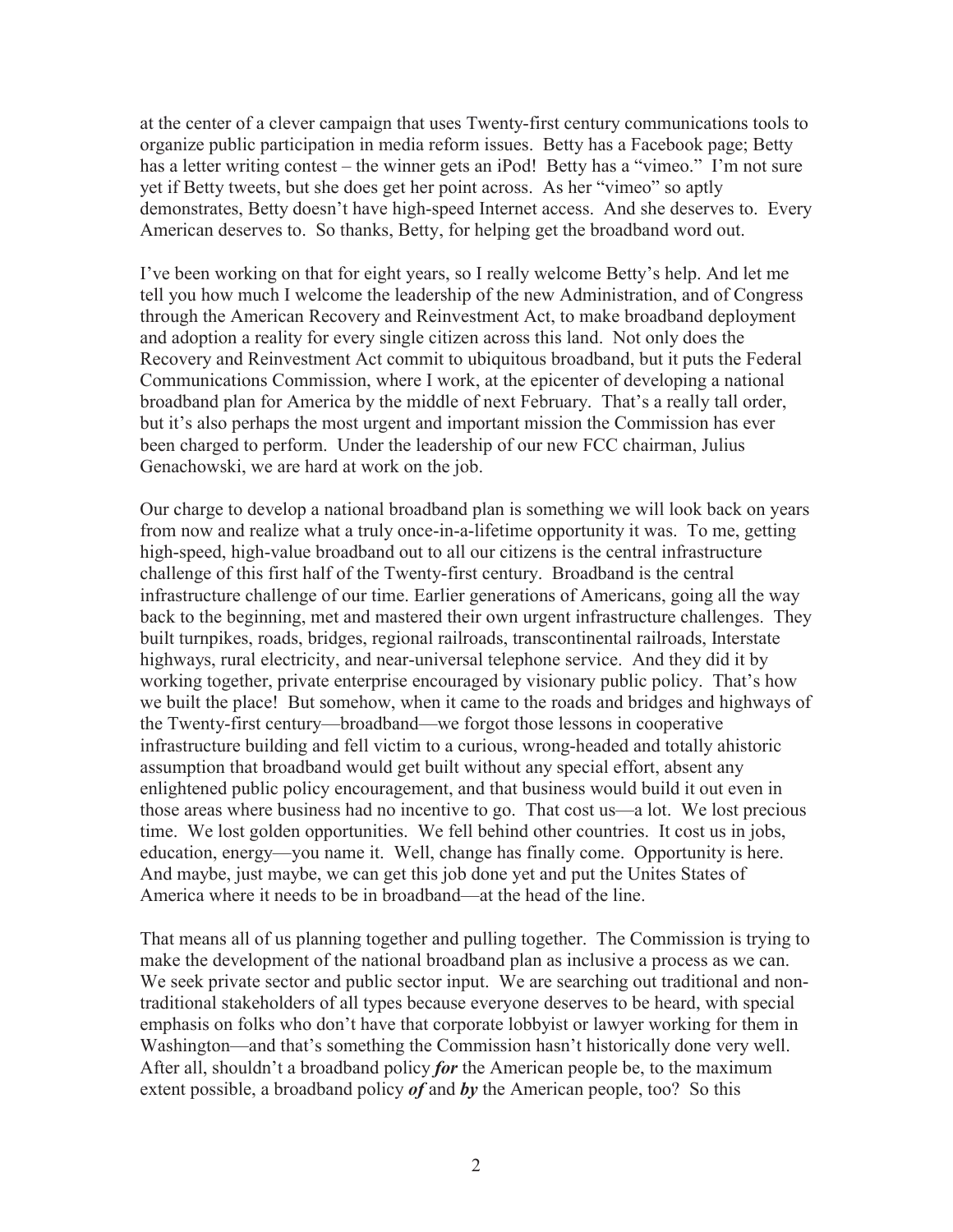process—and I think you all can already see this—is not going to be another one of those "inside Washington jobs." At our FCC Meeting yesterday, we heard a four-and-a half hour report about what we've learned so far. But we're only mid-stream, with this comprehensive 'all-hands-on-deck' enterprise, and we will continue to seek public input and good data on which to build a plan, and there will be lots more workshops with all kinds of stakeholders, and public hearings, too. This is the kind of outreach and conversation with the American people that I would like to see applied to all of our proceedings, and I believe that's the direction in which the new FCC is moving. One of the great take-away lessons of the recent Digital Transition is that we do much better when we crawl out of that inside-the-Beltway cocoon that has enveloped—some would say "trapped"—us for so long.

You know, this broadband is such serious business. It's not broadband for the sake of broadband. It's broadband as the essential infrastructure that can enable us to tackle a host of urgent problems. Name the issue—creating jobs, providing more and better health care, tackling our crippling energy dependence, slowing the degradation of our environment, enhancing the education of our children and, indeed, all of us; opening the doors of opportunity for all. The successful resolution of any and all of these challenges has a broadband component to it. Every single one. That's why I call broadband the "Great Enabler." It will enable us to overcome so many problems and make so much progress.

Before I close, give me a minute or two to feed my passion. You know that I could never come to a Parker Lecture and not talk about media. Those of you who know me know how I feel about the state of our media. I'll focus on broadcast although we all know that serious challenges confront all kinds of media. I'll start by saying that lots of broadcasters do good things—no question about that—but at the end of the day our media environment is not measuring up to the challenges we face. Take the state of our news. News-gathering has been cut to the bone and in-depth investigative journalism will be an endangered species if we continue much longer down the road we're traveling. *The Internet opens wonderful new opportunities, to be sure—but what we have gained there hasn't yet begun to match what we have already lost because of bad choices that have been made regarding traditional media.* Bad choices by the private sector through, for example, heedless consolidation that saddled companies with unmanageable debt and sacrificed localism and diversity to uniformity and program homogenization. Bad choices by government through, for example, mindless deregulation—particularly on the part of the Commission of which I am a member—gutting most of the public interest protections that under-girded our media landscape for decades. These private and public choices exacted a heavy toll on consumers, on all our citizens and, in the end—as we've come to see—on the companies themselves.

We have been asleep at the public interest switch. We'd better wake up before it's too late. With so few media dance-masters calling the tune, too few of the kind of stories that matter to the lives of the American people make it to our screens. Too little real hardhitting journalism, too much infotainment. Too little local music, talent, culture, and diversity, too much monotonous monoprogramming. Too much special interest, too little